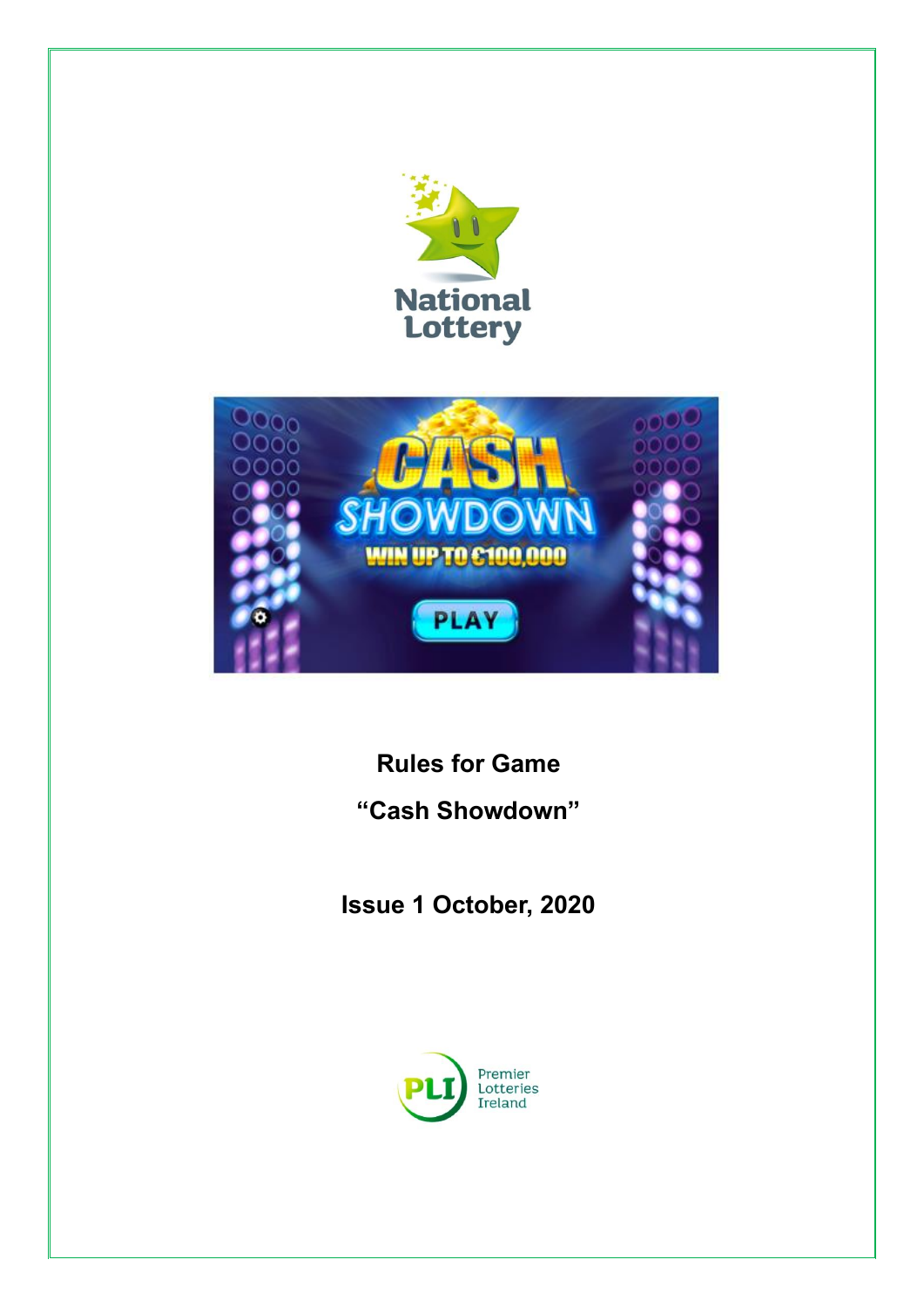**This page is deliberately blank**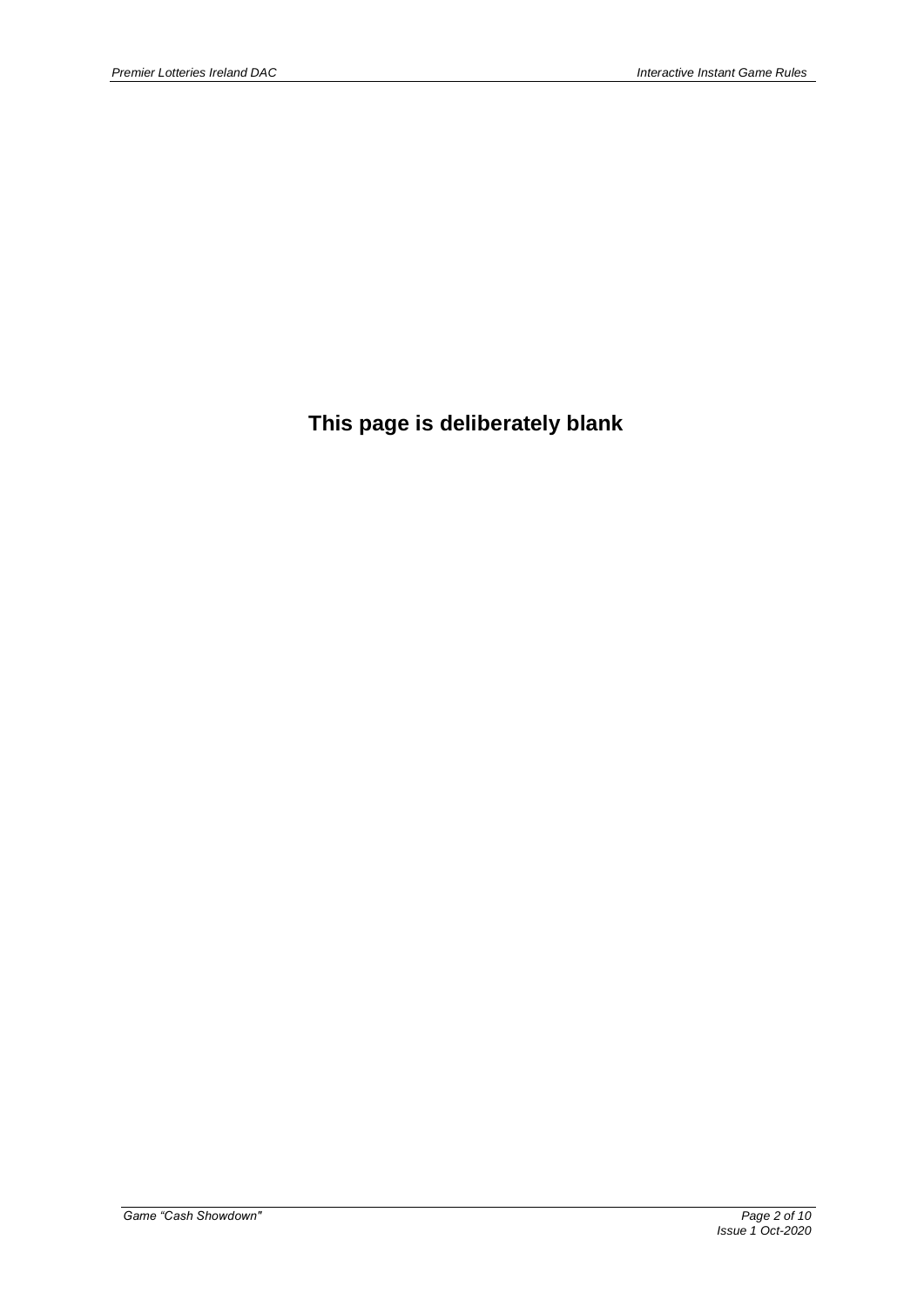# **Issue 1 October, 2020**

## **The National Lottery**

## **Rules for Game "Cash Showdown"**

The following sets forth the rules for a National Lottery interactive Game (hereinafter known as "Cash Showdown") which will be operated by Premier Lotteries Ireland Designated Activity Company ("the Company") as part of The National Lottery.

The Game will commence on a date to be announced, and will continue until the Company publicly announces a termination date.

These rules have been approved by the Regulator in accordance with Section 45 of the National Lottery Act 2013.

#### **GENERAL**

- 1. These rules are governed by The National Lottery Act 2013, and incorporate the General Rules for National Lottery Games, PLI's Terms and Conditions and the Data Privacy Statement. Copies of The National Lottery Act 2013, the General Rules for National Lottery Games, PLI's Terms and Conditions, the Data Privacy Statement and these Game Rules are available to view or download via the National Lottery website with the following URL: [www.lottery.ie](http://www.lotto.ie/) or by writing to Premier Lotteries Ireland, Abbey Street Lower, Dublin 1.
- 2. We recommend that prospective players read and understand PLI's Terms and Conditions and the relevant Game Rules before playing any Games. The Terms and Conditions, General Rules for National Lottery Games and Data Privacy Statement are hereby incorporated into and form part of these Game Rules.
- 3. The Company reserves the right to vary these Game Rules, subject to the consent of the Regulator.
- 4. The official address to which correspondence must be sent is:

## **The National Lottery,**

**Abbey Street Lower,**

#### **Dublin 1**

- 5. A code of practice governing relations between participants in National Lottery games and the National Lottery is available to download from the National Lottery's website www.lottery.ie.
- 6. Where the context so requires, in these Game Rules, the neuter gender shall include the feminine or masculine gender and vice versa, the feminine gender shall include the masculine gender and vice-versa and the singular shall include the plural and vice-versa.

## **DEFINITIONS**

The following words and terms will have the following meanings unless the context clearly indicates otherwise:

- 1. **Act** means The National Lottery Act 2013.
- 2. **Company** or **We** or **Us** or **PLI** means Premier Lotteries Ireland Designated Activity Company.
- 3. **Customer Support** means the Company's customer services helpline. Links to Customer Support are available at the foot of each page of the Website and through the 'Frequently Asked Questions' section of the Website.
- 4. **Game** means this National Lottery interactive Game which can be played by Players via the Website and Mobile App, in which the determination of whether or not a Player has won a Prize (and the level of any such Prize) is randomly determined by the Interactive System at the point of purchase of the Play.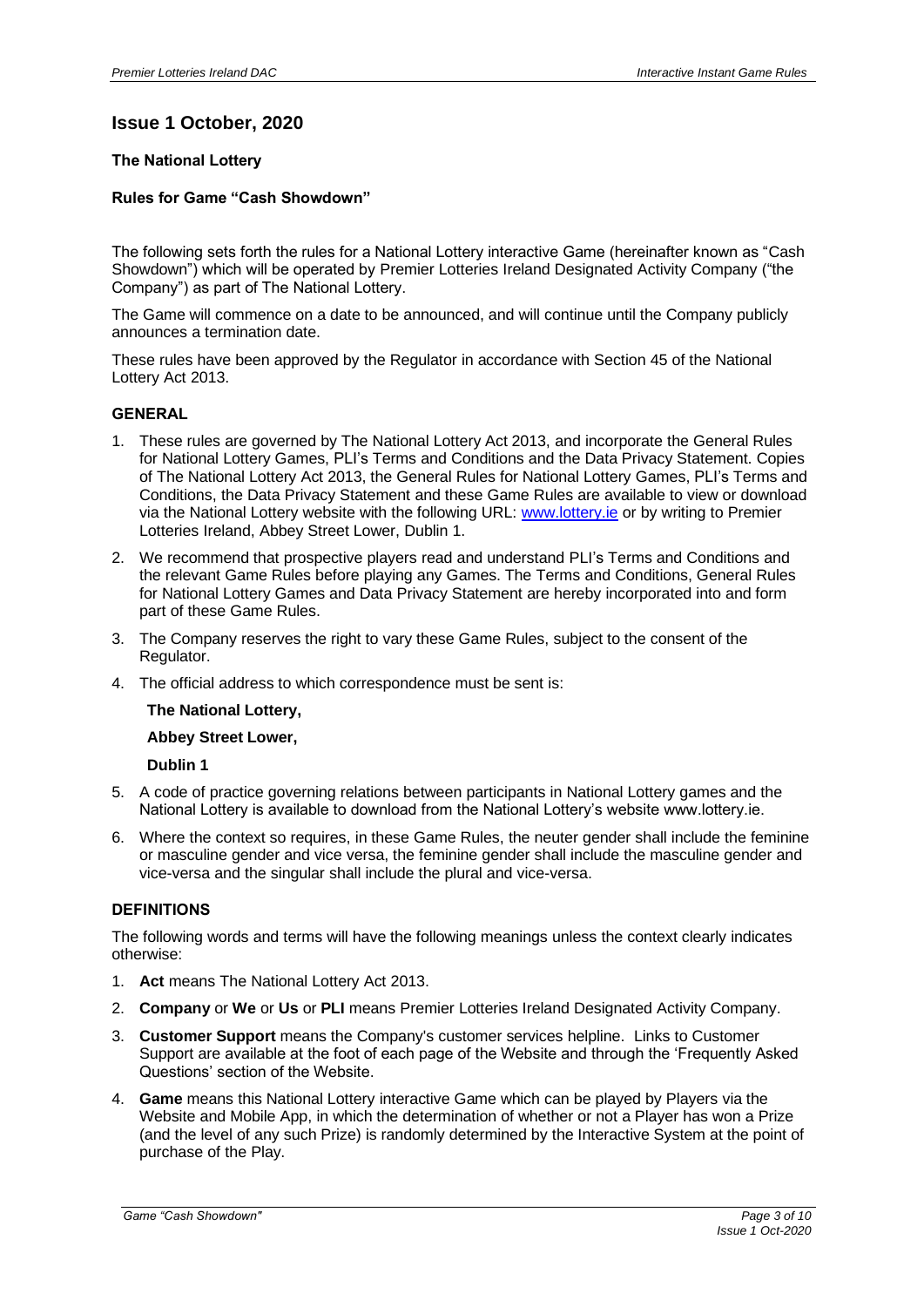- 5. **Game Details Screen** means the screen on the Website and/or Mobile App setting out information relating to a Game.
- 6. **Game Play Window** means the screen on the Website and/or Mobile App via which a Player plays a Game.
- 7. **Game Rules** mean any rules or conditions (including, without limit, the relevant name for a National Lottery interactive Game, how a Prize is won, Prize Structure and Play Method) issued by the Company in addition to the PLI Terms and Conditions (hereby incorporated by reference) which apply only to a particular Game.
- 8. **High Tier Prize** means a Prize exceeding €9,999, paid by cheque, stamped "Account Payee Only", and which must be redeemed at National Lottery HQ upon receipt of a completed Prize Claim Form and proof of identity and age (i.e. copy of valid passport or driving licence).
- 9. **Interactive System** means the system (accessible via the Website and/or Mobile App) established and operated by PLI for the purpose of registering Players, administering Player Accounts, facilitating Plays, holding Games related information and paying Prizes.
- 10. **Low Tier Prize** means a Prize within the range of €1 €99, which will be paid directly to a Player's Wallet.
- 11. **Mid-Tier (Level 1) Prize** means a Prize within the range of €100 to €500. Mid-Tier (Level 1) Prizes will be paid by cheque, stamped "Account Payee Only", and posted to the address specified in Your Player Account.
- 12. **Mid-Tier (Level 2) Prize** means a Prize within the range of €501 €9,999. Winners will be contacted by PLI and asked to complete a Claim Form and log into their Player account to upload their ID (passport/drivers licence) if not already ID verified. Upon receipt of a completed Claim Form and proof of identity and age the Mid-Tier (Level 2) Prize will be paid by cheque, stamped "Account Payee Only", and posted to the address specified in Your Player Account.
- 13. **Mobile App** or **National Lottery App** means the National Lottery software application which enables a Player to access the Website to play National Lottery Interactive Games via supported mobile devices. A list of supported devices is available on www.lottery.ie.
- 14. **Password** means the alphanumeric identifier used by a Player to identify him/herself when accessing and using certain areas of the Interactive System.
- 15. **Play** means, in relation to any Game, any interaction by a Player with that Game, which may yield a Prize, which must be purchased in advance of playing a Game and as described in the 'Game Play Mechanism' of these Game Rules.
- 16. **Player** or **You** or **Your** means a person who is registered to play Games via the Website and/or Mobile App and, for the avoidance of doubt, has satisfied the various Player criteria as set out in the Terms and Conditions.
- 17. **Player Account** means a Player's on-line account held on the Interactive System which contains a Player's personal information and all other details necessary to play a Game.
- 18. **Player History Screen** means the screen displaying a Player's financial transaction history accessed via the "My Wallet" link in the "My Account" section of the Website or the "My Games" link in the "My Account" section of the Mobile App and the Player's interactive Game history accessed through the "My Games" link in the "My Account" section of the Website or the "My Games" link in the "My Account" section of the Mobile App.
- 19. **Play Method** means the method of interactive participation in a Game via the Website and/or Mobile App by a Player as specified under 'Game Play Mechanism' of these Game Rules.
- 20. **Play Number** means the number accessible on the relevant page of the Website which is unique to and which identifies a particular Play and which is recorded on the Interactive System.
- 21. **Prize** means a prize won by a Player from a Play in a Game, which has been validated on the Interactive System and is in accordance with these Game Rules and the Terms and Conditions.
- 22. **Prize Structure** means the number, value and odds of winning Prizes for a Game and the Prize Tiers within a Game as determined by the Company and as specified in the Game Rules.
- 23. **Prize Tier(s)** means the Prizes available in the Game as set out in the 'Determination of Prizes'.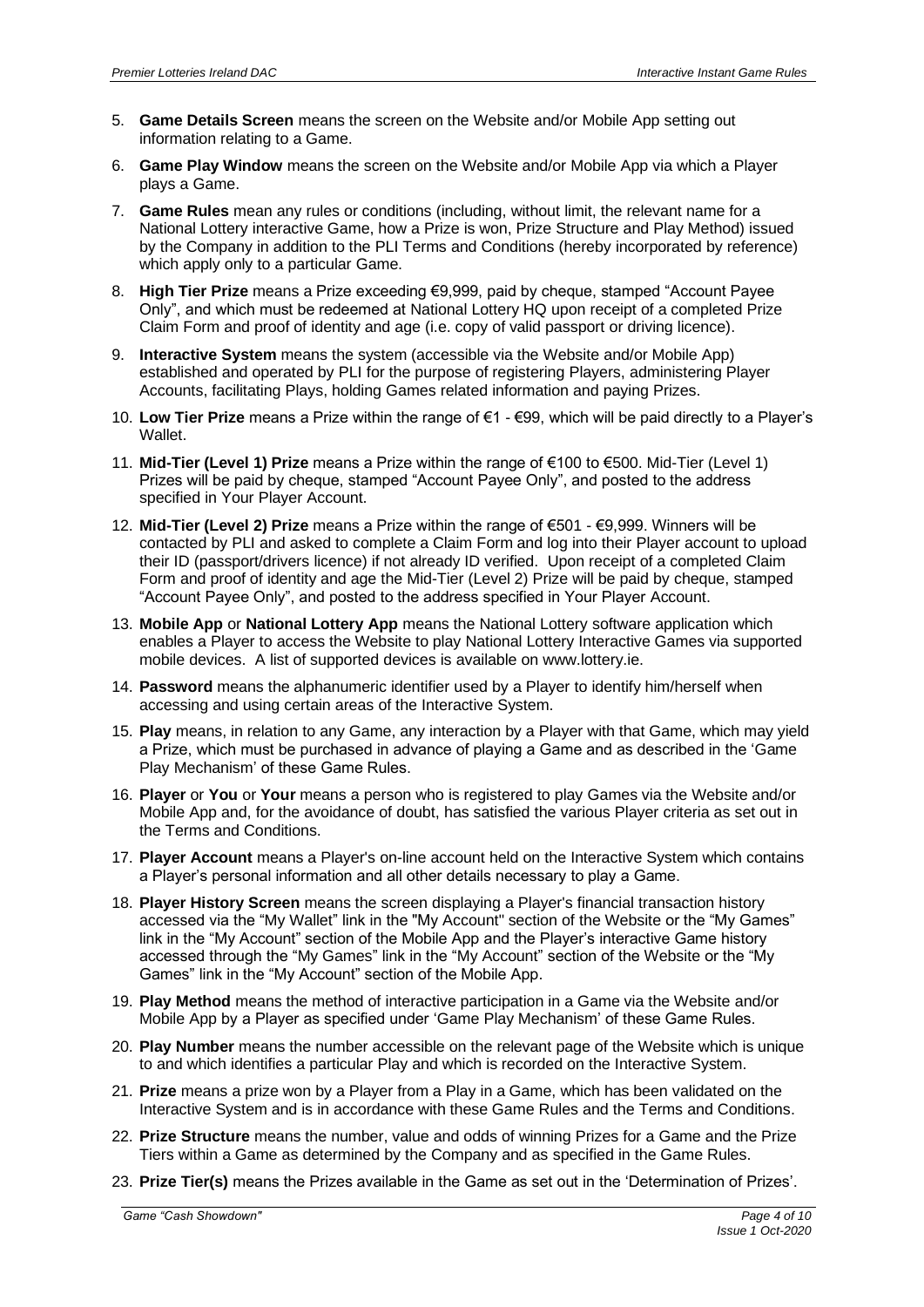- 24. **Regulator** means the person appointed as Regulator of the National Lottery under Section 7 of the Act or the Minister acting under Section 8 of the Act.
- 25. **Terms and Conditions** means the terms, conditions and rules which regulate the manner in which a Player may open, maintain and close a Player Account.
- 26. **Try for Free Game** means a Game which is available to registered Players free of charge and for which there are notional prizes only.
- 27. **Unutilised Funds** means any funds credited to a Player's Account (including Prizes) that are not allocated to a Play by the relevant Player.
- 28. **User ID** means the 6-30 character identifier used by a Player to identify himself when accessing and using certain areas of the Interactive System.
- 29. **Valid Game Play** means participation by the Player (via the Website and/or Mobile App) in this Game in accordance with these Game Rules.
- 30. **Valid Game Play Owner** means the person who is recognised by the Company as the owner of the Valid Game Play. The Company will recognise the person who has completed the on-line registration process through the Website and who enters the Game in accordance with the Game Rules for this Game as the Valid Game Play Owner.
- 31. **Wallet** means an on-line account created by the Player and credited with funds from a valid payment card in order to play Games, which may hold Prize money and is accessible via the Website and/or Mobile App.
- 32. **Website** means the PLI interactive Game website, which is accessible through URL www.lottery.ie.

## **GOVERNING LAW AND RULES**

In playing National Lottery interactive Games the Player agrees to abide by the Laws of Ireland, the Act, the General Rules for National Lottery Games, PLI's Terms and Conditions, the Data Privacy Statement and these Game Rules.

# **COST OF PLAY**

The price of a "Cash Showdown" play will be €5.

## **PURCHASE AND PRIZE RESTRICTIONS**

- 1. No Game shall be played by, and no Prize shall be paid to, any officer or employee of the Company or any contractor or sub-contractor involved in the development, support and/or maintenance of the Interactive System or Website and/or Mobile App, or any person prohibited by the Act from purchasing, owning, or claiming a Prize or any other person prohibited by the Terms and Conditions from purchasing, owning, or claiming a Prize.
- 2. Persons under 18 years of age are prohibited from playing the Game.
- 3. The Company will not be responsible for lost or stolen devices used to play Games.
- 4. The Company will not be responsible for Plays made in error.

## **PROSECUTION**

Any person who purchases, owns, or claims a Play and/or Prize and is not entitled to do so, is liable to criminal prosecution.

## **GAME PLAY MECHANISM**

- 1. The Interactive System must be available for play.
- 2. A registered Player may play a "Try for Free" game for notional prizes by selecting the "Try" link in the Game Play Window.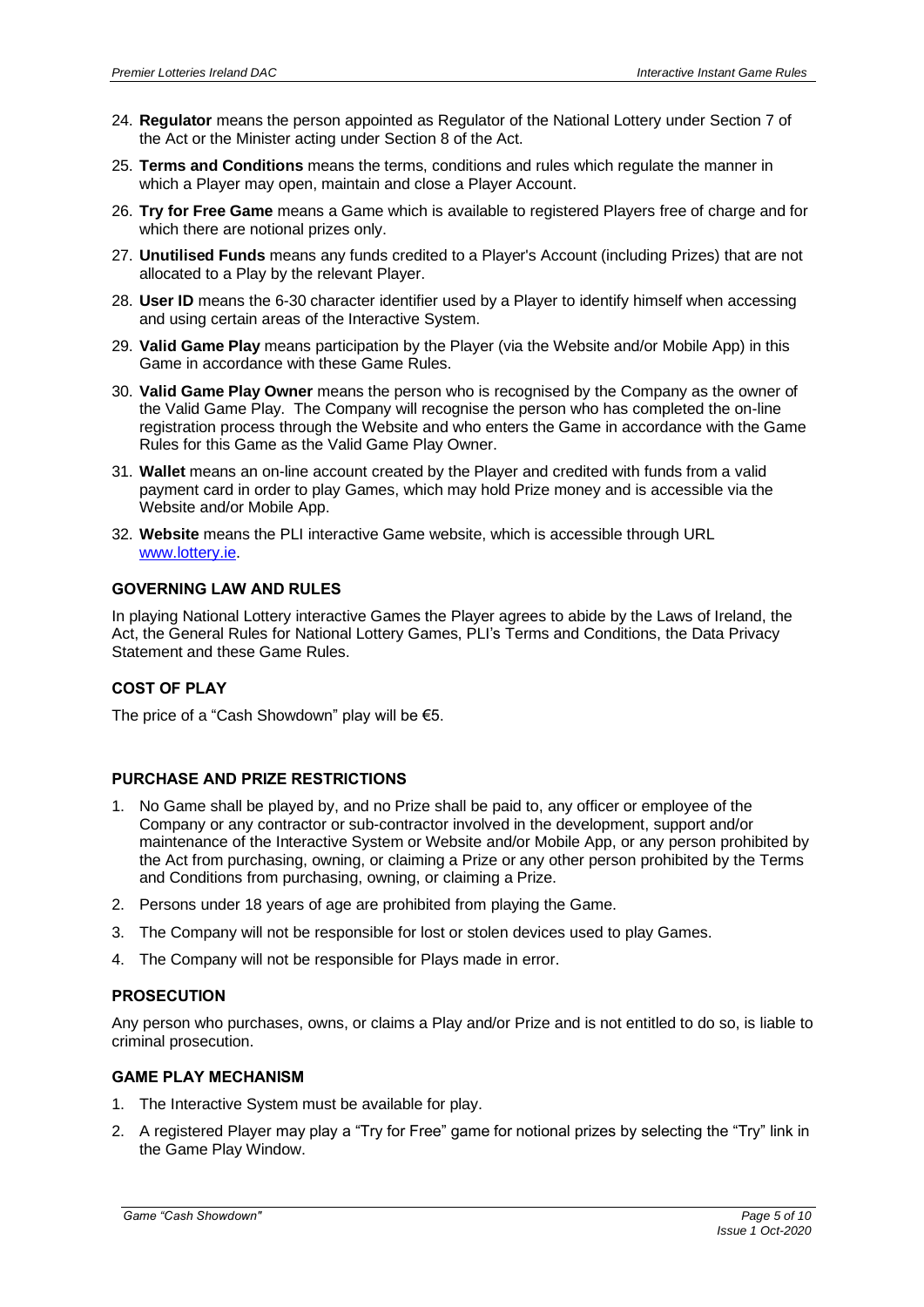- 3. In order to play a National Lottery interactive Game, a Player must first register on-line from a link on [www.lottery.ie](http://www.lotto.ie/) in accordance with the PLI Terms and Conditions.
- 4. The Player must have a valid Player Account.
- 5. Players must be 18 years of age or older to Play the Game and Prizes will not be paid to persons under 18 years.
- 6. The Player is required to log in to the Interactive System by entering a User ID and Password (created during the Player's original on-line registration process) to gain access to this Game.
- 7. When the Player has logged in to the Interactive System a choice of Games will appear on the instant win game lobby. The Player chooses the "Cash Showdown" Game by clicking on the "Play" link on the Game Play Window.
- 8. The Player is then shown a brief "How to Play" synopsis of the Game and is invited to 'Play Now' or 'Try'.
- 9. When the Player chooses 'Play Now' he is then shown the price of playing that Game and current Wallet balance, at which point the Player is invited to 'Play Now'.
- 10. When the Player opens the Game the Interactive System checks to ensure that the Player has sufficient Unutilised Funds to complete the transaction. The cost of the Play is deducted from the Wallet balance and the amended Wallet balance is displayed.
- 11. The Game then connects to the Interactive System which randomly selects a Play which may yield a Prize from one of the Prize Tiers for this Game. The result for a Play is randomly determined by the Interactive System. The Player's interaction with the Game does not impact on the result.
- 12. The opening screen is displayed along with a 'Settings' button (cog symbol bottom left hand side) which will open to display two further buttons: the Sound button and the "i" button which contains the synopsis of how to play the Game.
- 13. The Player chooses 'Play' to continue. The Player is then presented with a Game Play Window which displays a Number Selection screen. The Player must pick five from six 'Question Mark' icons to reveal 'YOUR NUMBERS'. These numbers range from 1 to 49 inclusive (excluding numbers 5, 10, 15 and 20).
- 14. Once the Player has selected his fifth number the 'PLAY' button will appear. This button must be clicked to move onto 'Game 1'.
- 15. The Player is required to play three individual Games and then the Bonus Game. The Games must be played in the order in which they are presented to the Player.
- 16. The five revealed 'YOUR NUMBERS' and the 'TOTAL WIN' meter will be displayed on screen for all three games and the Bonus Game.
- 17. In 'GAME 1' the Player is presented with fifteen "Wad of Cash" play icons, each with an associated 'PRIZE'. The Player must click each of the fifteen 'Wad of Cash' play icons to reveal a number between 1 and 49 inclusive (excluding 5, 10, 15 & 20) and the associated 'PRIZE' amount.
- 18. The aim of 'GAME 1' is to match any of the revealed numbers to any of 'YOUR NUMBERS' to win the Prize amount revealed for that number.
- 19. If the Player wins a Prize the revealed number and associated Prize will highlight to indicate the Prize has been won. The matching number in the 'YOUR NUMBERS' panel will highlight temporarily to show the match. If a Prize(s) is revealed then the 'TOTAL WIN' meter will animate to reveal the sum of any Prize(s) won in 'GAME 1'.
- 20. Once all play icons in 'GAME 1' have been revealed, a 'SWITCH TO GAME 2' button will appear. This button will animate prompting the Player to click it and transition to the 'GAME 2' screen.
- 21. In 'GAME 2' the Player is presented with six play panels each containing two 'Gold Shield' play icons and an associated 'PRIZE' amount.
- 22. The Player must click on each of the 'Gold Shield' play icons or the associated 'PRIZE' icon to reveal two numbers between 1 and 49 inclusive (excluding 5, 10, 15 & 20) and a Prize amount.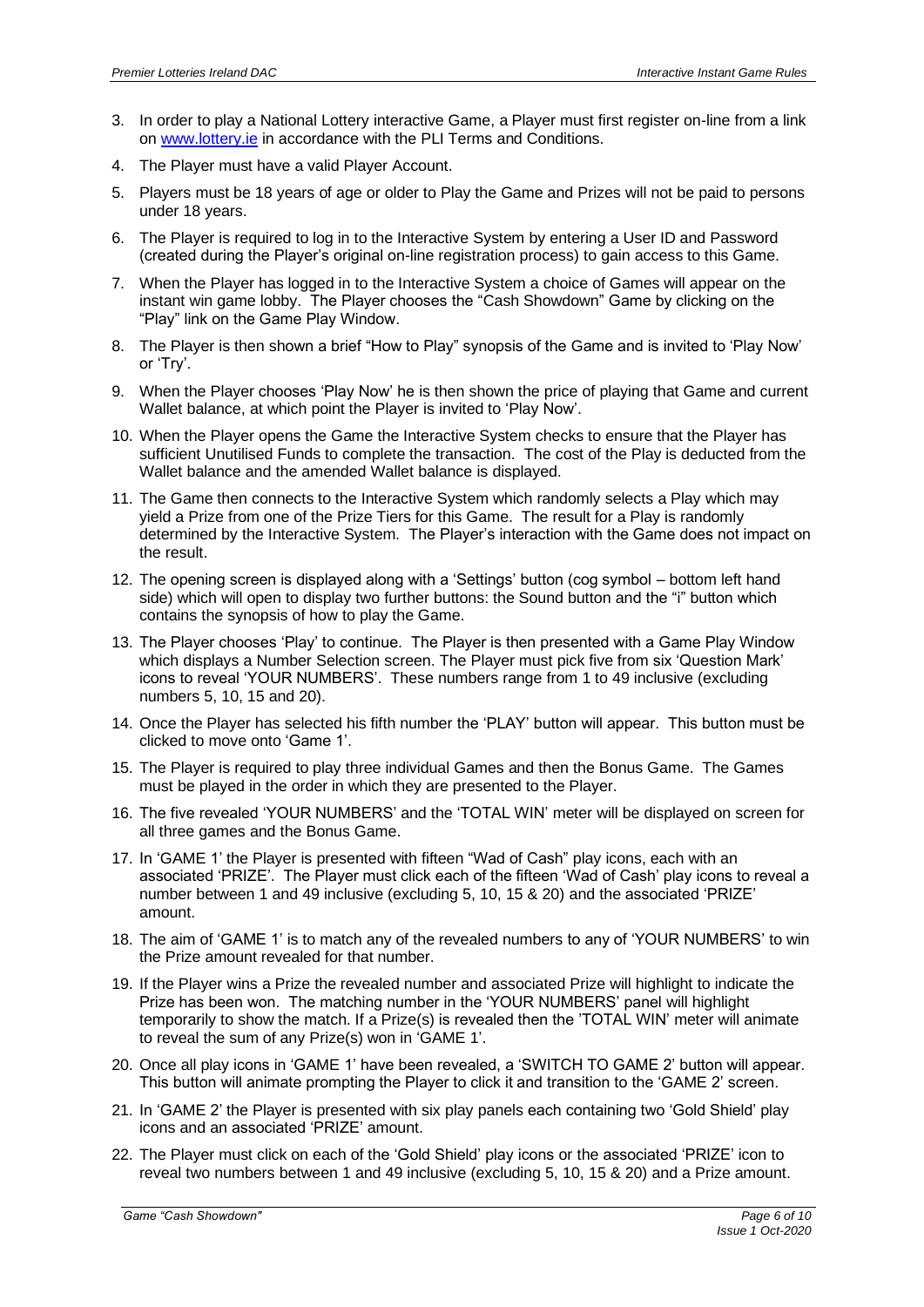- 23. The aim of 'GAME 2' is to match two numbers in a play panel with any of the 'YOUR NUMBERS' to win the Prize amount revealed for that play panel.
- 24. If the Player wins a Prize the revealed numbers and associated Prize will highlight to indicate that the Prize has been won. The matching number in the 'YOUR NUMBERS' panel will highlight temporarily to show the match. If a Prize(s) is revealed IN 'GAME 2' then the 'TOTAL WIN' meter will animate to reveal the sum of any Prize(s) won in 'GAME 2' including any Prize(s) won in 'GAME 1'.
- 25. Once all play icons in 'GAME 2' have been revealed, a 'SWITCH TO GAME 3' button will appear. This button will animate prompting the Player to click it and transition to the 'GAME 3' screen.
- 26. In 'GAME 3' the Player is presented with four columns each containing three 'Gold Bar' play icons and an associated 'PRIZE' amount.
- 27. The Player must click on each of the 'Gold Bar' play icons or the associated 'PRIZE' icon to reveal three number between 1 and 49 inclusive (excluding 5,10,15 & 20) and a Prize amount.
- 28. The aim of 'GAME 3' is to match three numbers in any column with any of 'YOUR NUMBERS' to win the Prize amount revealed for that column.
- 29. If the Player wins a Prize the revealed numbers and associated Prize highlight to indicate the Prize has been won. The matching number in the 'YOUR NUMBERS' panel will highlight temporarily to show the match. If a Prize(s) is won in 'GAME 3' then the 'TOTAL WIN' meter will animate to reveal the sum of any Prize(s) won in 'GAME 3' including any Prize(s) won in 'GAME 1' and 'GAME 2'
- 30. Once all the play icons in 'GAME 3' have been revealed, a 'BONUS SHOWDOWN' button will appear. This button will animate prompting the Player to click it and transition to the 'Bonus Game'.
- 31. In the 'Bonus Game' the Player is presented with an instruction panel overlaid across the play icons containing text as follows:

'ANOTHER CHANCE TO WIN'

'Choose one coin to reveal your bonus number for a chance of a bonus win!'

and a 'LETS GO' button.

- 32. The Player clicks the 'LETS GO' button which will animate and present three 'Coin' play icons.
- 33. The Player must click one of the three 'Coin' play icons to reveal a number between 1 and 49 inclusive (excluding 5, 10, 15 and 20). The revealed number will then animate to appear in the 'YOUR NUMBERS' panel as an additional number and will remain highlighted.
- 34. The Player must then click the 'CHECK GAMES' button. The Game will then animate through each of Games 1, 2 and 3 checking and highlighting any revealed numbers in each Game that match with the new number now highlighted in 'YOUR NUMBERS'. During each of the game checks, the header will display 'CHECKING MATCHES'. Once the check is complete the 'TOTAL WIN' counter will update to include any additional Prize(s) won.
- 35. Once all three Games have been checked, the game ends a message indicating the result will appear:

BETTER LUCK NEXT TIME

**or** *or* **or** 

CONGRATULATIONS!

YOU HAVE WON

<AMOUNT>

36. The Player is required to acknowledge this message by clicking the FINISH button. The Game then ends and the Player is shown the game confirmation screen.

If You purchase a Play and do not complete the Play, the system will automatically play out the Play within 24 hours. If a Low Tier Prize is won then that Prize will be paid directly into the Players Wallet. If a Mid-Tier (Level 1) Prize is won then that Prize will be paid by cheque and posted to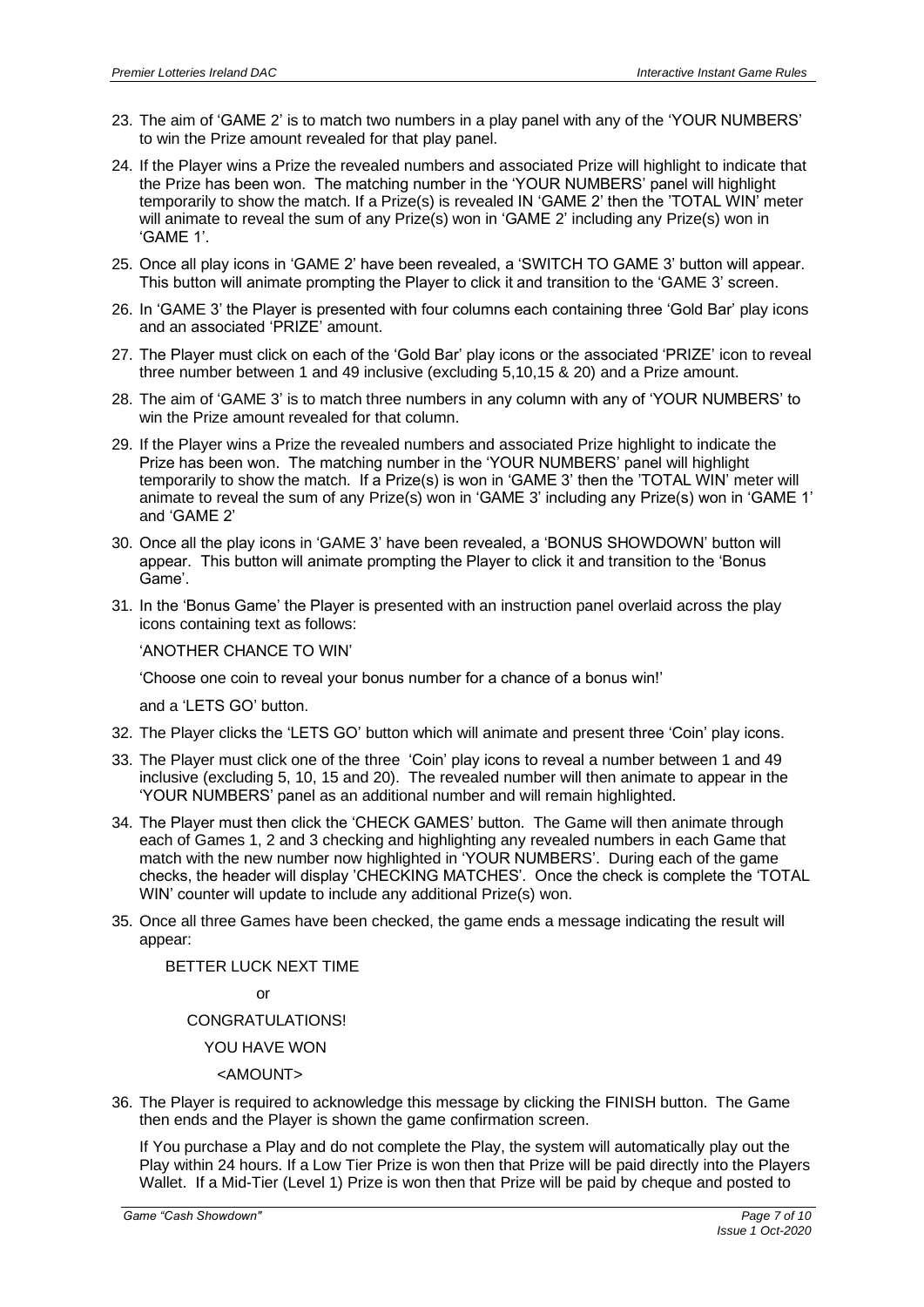the address specified in Your Player Account. If a Mid-Tier (Level 2) Prize is won then that Prize will be paid by cheque and posted to the address specified in Your Player Account, upon receipt of a completed Claim Form and proof of identity and age. If a High-Tier Prize is won then the Player will be notified and the Prize will be paid by cheque, stamped "Account Payee Only", and which must be redeemed at National Lottery HQ upon receipt of a completed Prize Claim Form and proof of identity and age.

## **DETERMINATION OF PRIZES**

#### **Cash Showdown €5**

- 1. A Player who wins a Prize Tier 1 prize is entitled to a prize of €5.
- 2. A Player who wins a Prize Tier 2 prize is entitled to a prize of  $€8$ .
- 3. A Player who wins a Prize Tier 3 prize is entitled to a prize of €10.
- 4. A Player who wins a Prize Tier 4 prize is entitled to a prize of €10.
- 5. A Player who wins a Prize Tier 5 prize is entitled to a prize of €15.
- 6. A Player who wins a Prize Tier 6 prize is entitled to a prize of €15.
- 7. A Player who wins a Prize Tier 7 prize is entitled to a prize of  $\epsilon$ 15.
- 8. A Player who wins a Prize Tier 8 prize is entitled to a prize of  $\epsilon$ 15.
- 9. A Player who wins a Prize Tier 9 prize is entitled to a prize of €20.
- 10. A Player who wins a Prize Tier 10 prize is entitled to a prize of €20.
- 11. A Player who wins a Prize Tier 11 prize is entitled to a prize of €20.
- 12. A Player who wins a Prize Tier 12 prize is entitled to a prize of €20.
- 13. A Player who wins a Prize Tier 13 prize is entitled to a prize of €20.
- 14. A Player who wins a Prize Tier 14 prize is entitled to a prize of €25.
- 15. A Player who wins a Prize Tier 15 prize is entitled to a prize of €25.
- 16. A Player who wins a Prize Tier 16 prize is entitled to a prize of €25.
- 17. A Player who wins a Prize Tier 17 prize is entitled to a prize of €25. 18. A Player who wins a Prize Tier 18 prize is entitled to a prize of €50.
- 19. A Player who wins a Prize Tier 19 prize is entitled to a prize of €50.
- 
- 20. A Player who wins a Prize Tier 20 prize is entitled to a prize of €50.
- 21. A Player who wins a Prize Tier 21 prize is entitled to a prize of €50.
- 22. A Player who wins a Prize Tier 22 prize is entitled to a prize of €100.
- 23. A Player who wins a Prize Tier 23 prize is entitled to a prize of €100.
- 24. A Player who wins a Prize Tier 24 prize is entitled to a prize of €100.
- 25. A Player who wins a Prize Tier 25 prize is entitled to a prize of €100.
- 26. A Player who wins a Prize Tier 26 prize is entitled to a prize of €200.
- 27. A Player who wins a Prize Tier 27 prize is entitled to a prize of €200.
- 28. A Player who wins a Prize Tier 28 prize is entitled to a prize of €200.
- 29. A Player who wins a Prize Tier 29 prize is entitled to a prize of €1,000.
- 30. A Player who wins a Prize Tier 30 prize is entitled to a prize of €5,000.
- 31. A Player who wins a Prize Tier 31 prize is entitled to a prize of €50,000.
- 32. A Player who wins a Prize Tier 32 prize is entitled to a prize of €100,000.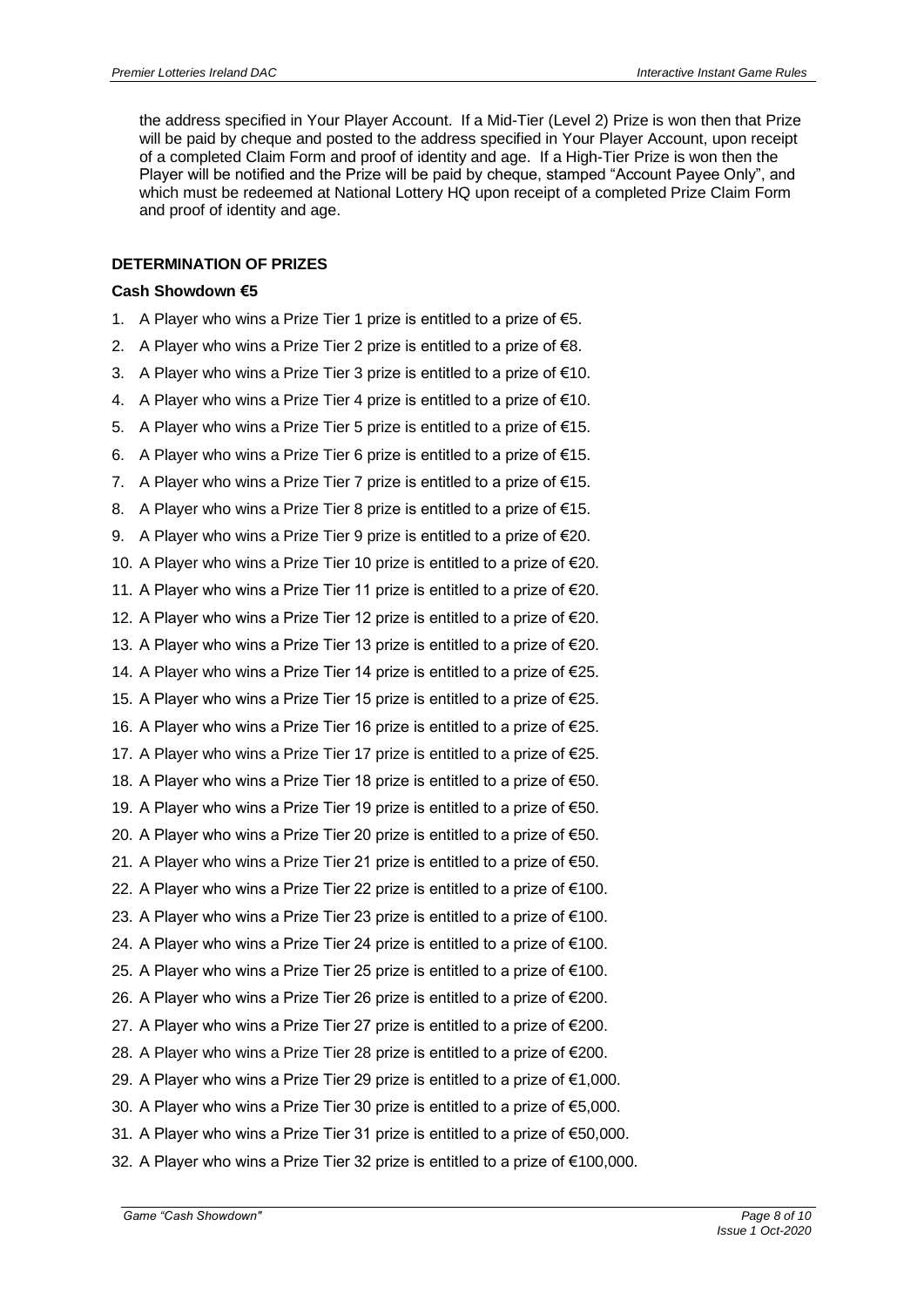## **Prize Amounts, Number of Prizes and Odds**

This Game consists of a non-depleting pool of two million tickets. The number of prizes in each prize category will remain constant throughout the life of the Game.

| <b>Prize</b><br><b>Tier</b> | <b>Prize Amount</b>  | Approx. odds<br>$(1 \text{ in } x)$ | <b>Expected number</b><br>of winners |
|-----------------------------|----------------------|-------------------------------------|--------------------------------------|
| $\mathbf{1}$                | €5 (€5)              | 5.00                                | 400,000                              |
| $\overline{2}$              | €8 (€5 + €3)         | 23.00                               | 86,956                               |
| 3                           | €10 (€10)            | 32.00                               | 62,500                               |
| 4                           | €10 (€5 x 2)         | 31.15                               | 64,205                               |
| 5                           | €15 (€15)            | 250.00                              | 8,000                                |
| 6                           | €15 (€10 + €5)       | 135.01                              | 14,814                               |
| $\overline{7}$              | €15 (€5 x 3)         | 135.01                              | 14,814                               |
| 8                           | €15 (€3 $\times$ 5)  | 135.01                              | 14,814                               |
| 9                           | €20 (€20)            | 300.03                              | 6,666                                |
| 10                          | €20 (€10 x 2)        | 180.00                              | 11,111                               |
| 11                          | €20 (€10 + (€5 x 2)) | 180.00                              | 11,111                               |
| 12                          | €20 (€5 x 4)         | 180.00                              | 11,111                               |
| 13                          | €20 (€15 + €5)       | 180.00                              | 11,111                               |
| 14                          | €25 (€5 + (€10 x 2)) | 440.04                              | 4,545                                |
| 15                          | €25 (€15 + (€5 x 2)) | 440.04                              | 4,545                                |
| 16                          | €25 (€10 + (€5 x 3)) | 440.04                              | 4,545                                |